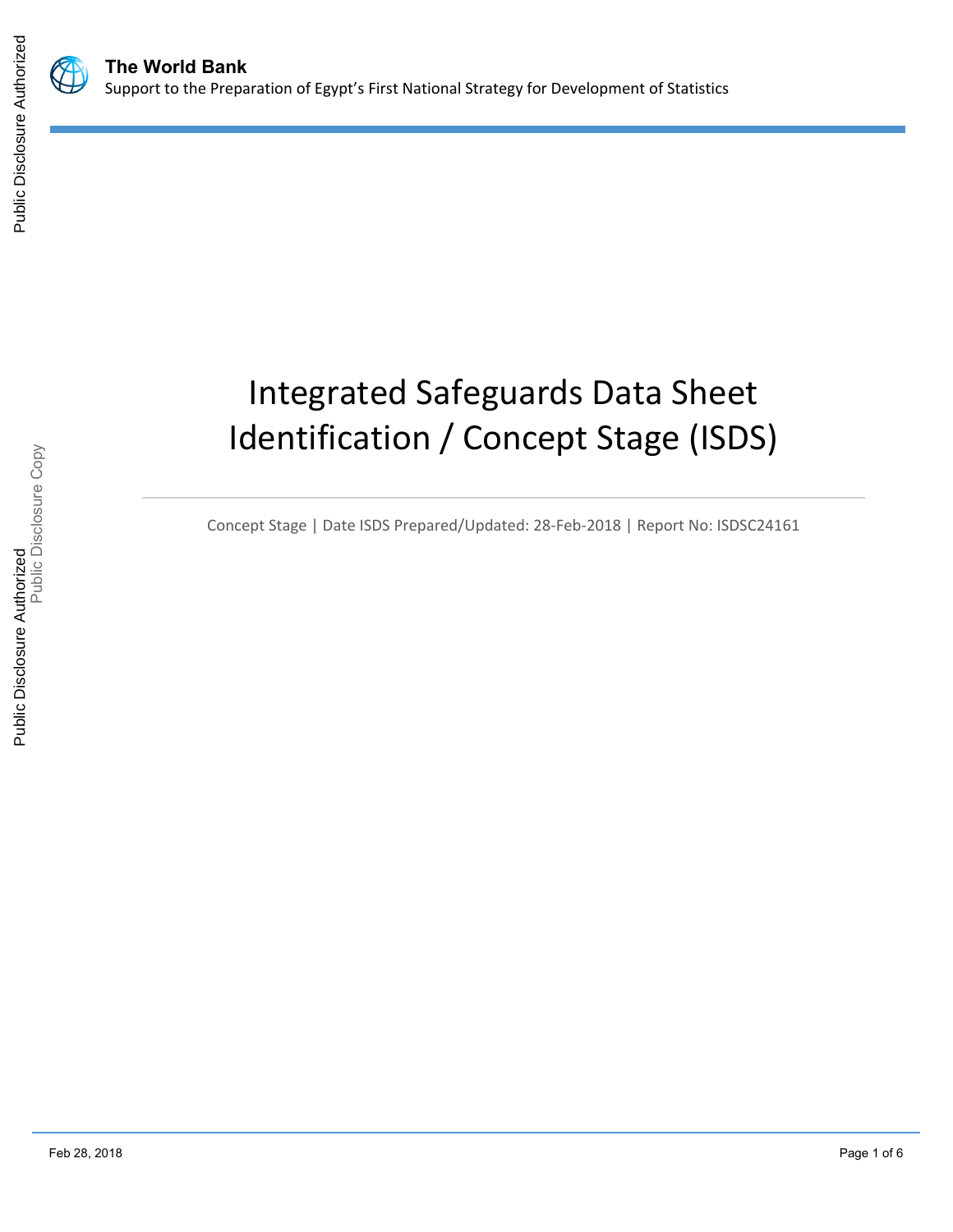

## **BASIC INFORMATION**

## **A. Basic Project Data**

| Project ID                           | Project Name                                                                                                | <b>Environmental Category</b> | Country                                |
|--------------------------------------|-------------------------------------------------------------------------------------------------------------|-------------------------------|----------------------------------------|
| P166814                              | Support to the Preparation<br>of Egypt's First National<br><b>Strategy for Development</b><br>of Statistics | C - Not Required              | Egypt, Arab Republic of                |
| Team Leader(s)                       | <b>Estimated Date of Approval</b>                                                                           | <b>Managing Unit</b>          | <b>Financing Instrument</b>            |
| Nistha Sinha, Gabriel Lara<br>Ibarra |                                                                                                             | GPV05                         | <b>Investment Project</b><br>Financing |

## **Financing (in USD Million)**

## **SUMMARY**

| <b>Total Project Cost</b> | 0.00 |
|---------------------------|------|
| <b>Total Financing</b>    | 0.00 |
| <b>Financing Gap</b>      | 0.00 |

## DETAILS

## **B. Project Development Objective(s)**

The objective of this activity is to support the national statistical agency in designing the NSDS.

## **C. Project Description**

1. The project will support CAPMAS in preparing and designing an NSDS with a focus on certain sectors relevant to the economic development of Egypt as outlined in the Egypt 2030. It will identify the challenges and constraints to statistics development through sectorial and national diagnostics.

2. A Concept Note has been prepared that outlines the bottom-up or sectoral approach that will be used to design the Egypt NSDS (available as a good practice note http://nsdsguidelines.paris21.org/node/725). Using this approach, a number of sectors will be selected in different waves. In each of these sectors, three things will be done. A high level and intensive advocacy will be undertaken to create awareness about the need for production of good quality statistics and the need for using them to support policy, planning and decisionmaking processes. Assessments of the state of statistics within sectors will include how the demand is determined (coordination between data producers and users), who produces statistics in the sector and how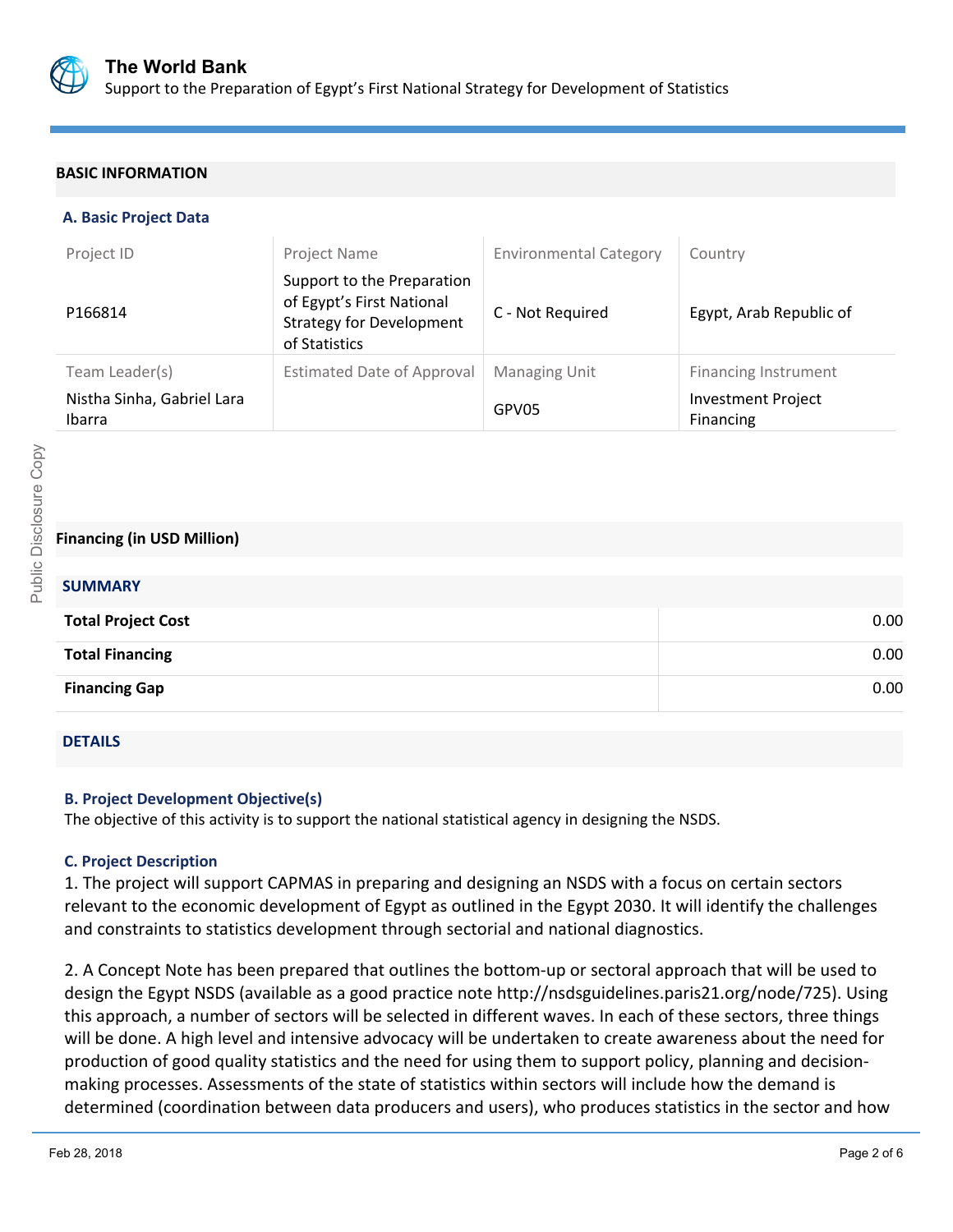

they are produced, managed and disseminated to users, and how statistics are used in the sector and beyond the sector. Sector Statistics Plan (SSP) will be designed to support further development and use of statistics in the sectors. The Sector Statistics Plans will then be used as building blocks for the design of overall and sector-inclusive NSDS.

3. The NSDS will align with global, national and sectoral development agendas. At the global level the NSDS will align with the UN Fundamental Principles of Official Statistics and meet the needs for statistics arising from the need to monitor the Sustainable Development Goals (SDGs). At the national level, the NSDS will align with the Egypt Sustainable Development Strategy (SDS) 2030. Finally, the NSDS will be designed to meet the statistical needs of sectoral development agendas.

4. As planned, the bottom-up approach to developing the NSDS is a time consuming and coordination intensive exercise. The concept note outlines activities taking place over 1.5 years.

5. A Supreme Council for NSDS will be established by a Decree from the Cabinet, and will outline the roadmap of the NSDS and monitor the design and progress of NSDS design team and Sector Statistics Committees. The responsibilities of this Council will include:

- Communication, including at political and highest executive levels, about the NSDS and its processes thereby ensuring political commitment to NSDS
- review and approval of the NSDS roadmap and design structures
- determine the nature and schedule of meetings/workshops required during the process
- adoption of the vision of the national strategy for the development of statistics
- set benchmarks, review and discuss work in progress
- propose modalities for feedback to sectors and agree on reporting mechanisms
- review and consolidate sectoral outcomes, identify gaps and feed these back to sectors;
- review planned outputs in line with international concepts, frameworks, standards, guidelines and experiences;
- participate in consultative meetings for integrating data/information from sectors;
- approve Sector Statistics Plans and the overall NSDS

6.. NSDS Design Team comprises of high level officials from CAPMAS, Central Bank of Egypt, Ministry of Finance, and Ministry of Planning to design and execute the NSDS. The Under Secretary for Economic and Mobilization Studies at CAPMAS is the NSDS coordinator to ensure smooth implementation of the NSDS process. The responsibilities of the NSDS design team will include:

- identify the strengths, weakness, opportunities, and threats (SWOT) of the National Statistical Strategy (NSS) in Egypt;
- propose for approval by the Inter-Agency Statistics Committee the vision for the NSDS for Egypt;
- formulate reasonable goals and objectives for attaining the proposed vision and submitting to the President for approval;
- prioritize statistical activities over the lifespan of the NSDS;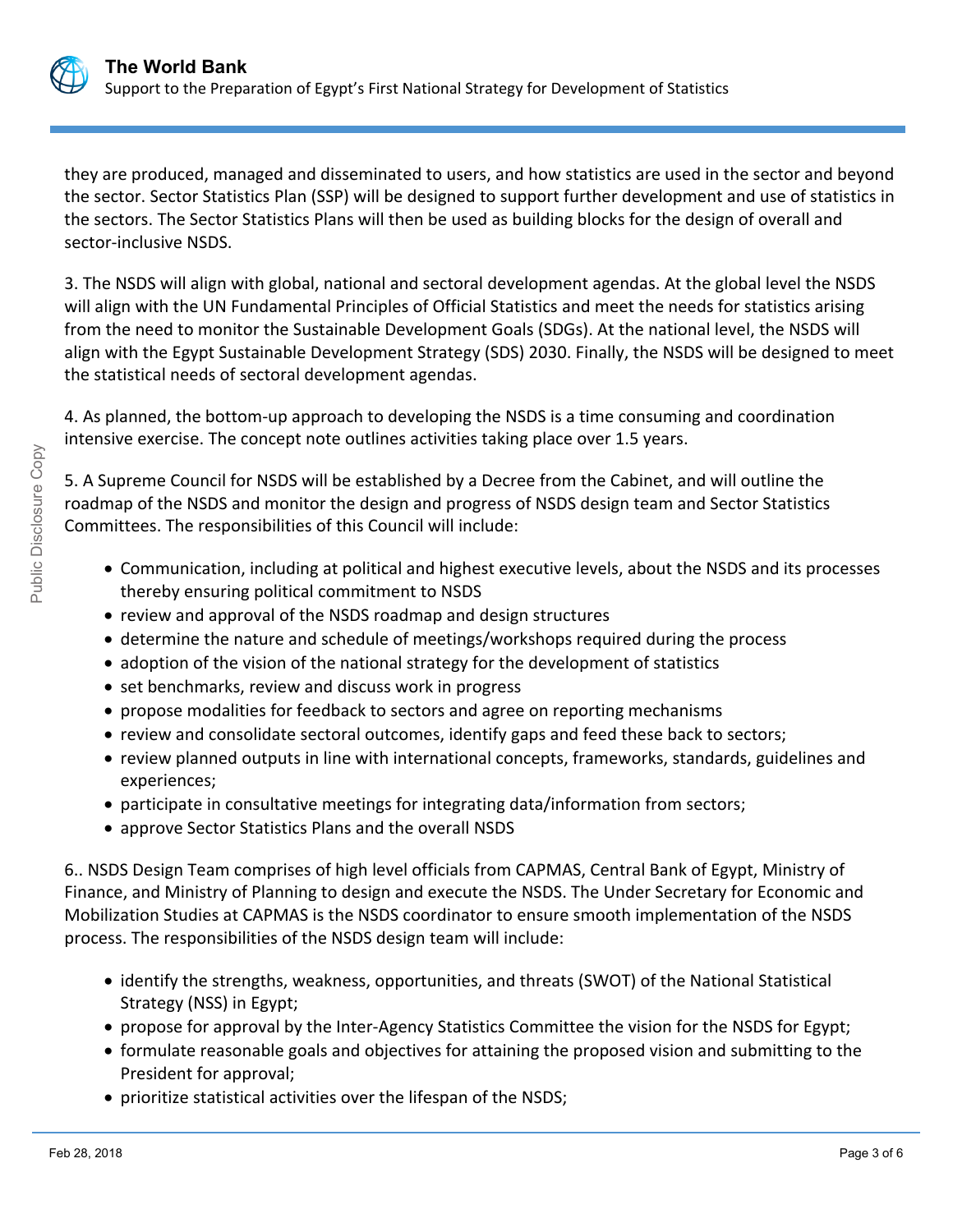

- spearhead the design of the NSDS following internationally agreed standards and best practices;
- mobilize and sensitize sectors about the strategic planning process for statistics;
- support sectors in undertaking statistical advocacy; identifying core products and data gaps; and doing quality assessment of existing data in sectors;
- support the integration of statistics from the different sources (censuses, surveys, and administrative sources) into a comprehensive database;
- review and ensure adherence to international standards and initiatives in the production of statistics;
- promote internal technical coordination in the production of statistical information and the building of team spirit;
- provide for the interface between data users and producers to agree on data priorities and timely production and use of relevant statistical products;
- support the review and formatting of sector plans according to agreed standards and identify areas with duplication of effort;
- identify existing capacity gaps in the sectors that call for technical backstopping by CAPMAS.

7. Sector Statistics Committees (SSC) will be set up. The NSDS will be sector-tailored in line with Egypt SDS 2030. Nine SSCs are envisioned to be created and these will cover the following entities: CAPMAS; Central Bank of Egypt; Ministry of Finance; Ministry of Planning; Ministry of Education; Ministry of Health; Ministry of Local Development; Ministry of Environment; and Ministry of Agriculture. Each SSC will assess the statistical need of their sector and identify the gaps. Their responsibilities will include:

- advocate for statistics in the sector (with support from the NSDS design team);
- identify major data needs related to the sector for informing sectoral policies, national development agenda and achievement of regional and international goals;
- prepare a formal inventory of the different data systems being operated by the different stakeholders in the sector;
- identify major offices in the sector currently collecting or compiling statistics;
- identify data gaps and priorities for addressing them in line with the sectoral policies, national and international goals;
- identify data collected, methodology and procedures used, coverage, availability and access, levels of disaggregation, data quality, frequency of updating and utility;
- work closely with the NSDS design team and consultants as per the work plan to:
	- o conduct a stakeholder analysis;
	- o identify the strengths, weakness, opportunities and threats (SWOT) of institutional statistical units/sections in line with those of the NSS;
	- $\circ$  develop vision, mission statements, and core values for statistical provision in sector; and
	- o develop Sector Statistics Plans;
- Develop strategic actions: organizational development, human resource development, IT infrastructure development, data improvement and management, monitoring, evaluation and reporting; and budget development in the sector and any other issues as requested by the Inter-Agency Committee; and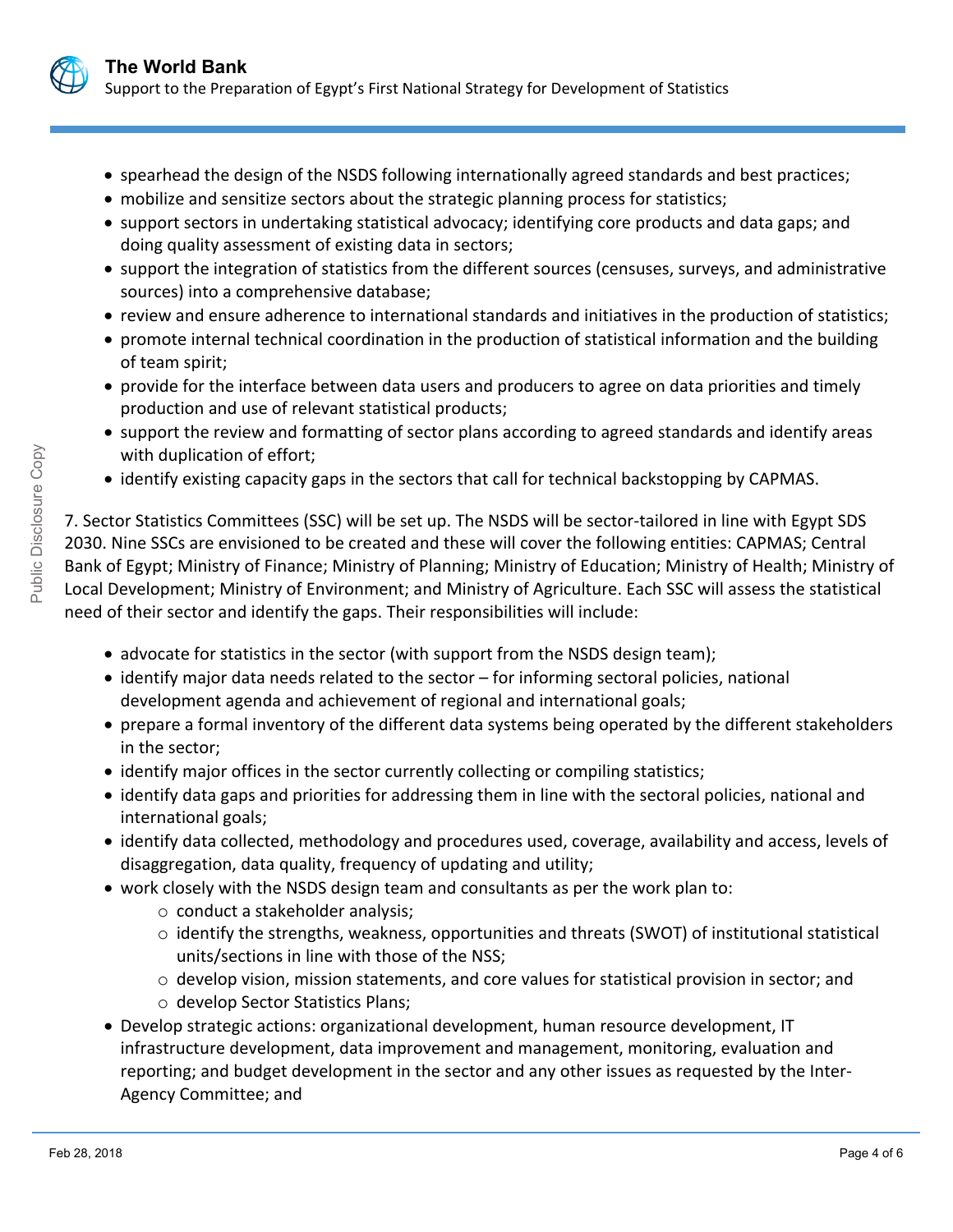

 Present the plan at sectoral level to build consensus and prepare the final report to be submitted to the President of CAPMAS.

8. The NSDS preparation is estimated to cost USD 376,770. The TFSCB funds will cover USD 159,420 with the balance being covered by government or funds from other agencies (mainly African Development Bank). TFSCB funds will finance four components:

- 1. Component 1 (US\$ 55,000): Sectoral Assessment. This component will include an initial diagnostic of 9 sectors and will include the preparation of Sectoral Assessments for areas that are critical for the role they play in Vision 2030 and monitoring of SDGs (such as those covered by Ministry of Finance, Ministry of Planning, CAPMAS, Ministry of Education, and Ministry of Health.)
- 2. Component 2 (US\$ 60,000): Under this component the preparation and costing of the National Strategy will be conducted. This will be the lead responsibility of the NSDS design team. This component will also cover the publishing of communication materials. This component will also benefit from support by the African Development Bank.
- 3. Component 3 (US\$ 39,320): This component includes capacity building activities for core NSDS staff (NSDS Design Team and SSC). The component will cover the cost of workshops on: (i) NSDS concept and processes; (ii) effective assessment of statistics for specific sectors; (iii) strategic foundation (vision, mission, core values), and strategic directions (goals, objectives and initiatives); (iv) implementation, and monitoring and evaluation of the strategy; and (v) study tour to countries (such as Uganda and Jordan) where sector-inclusive NSDS has been successfully designed to expose the team to firsthand experience on the how NSDS are designed and implemented on the ground.
- 4. Component 4: Project Implementation Support (US\$ 5,100). The project will finance the cost of technical assistance, external financial audits, project management, and communication.

## **SAFEGUARDS**

# **D. Project location and salient physical characteristics relevant to the safeguard analysis (if known)**

The statistics will cover all Egypt, however, no safeguards issues as the project will not involve any civil works.

## **E. Borrower's Institutional Capacity for Safeguard Policies**

Not applicable, as the project will not trigger any safeguards policy.